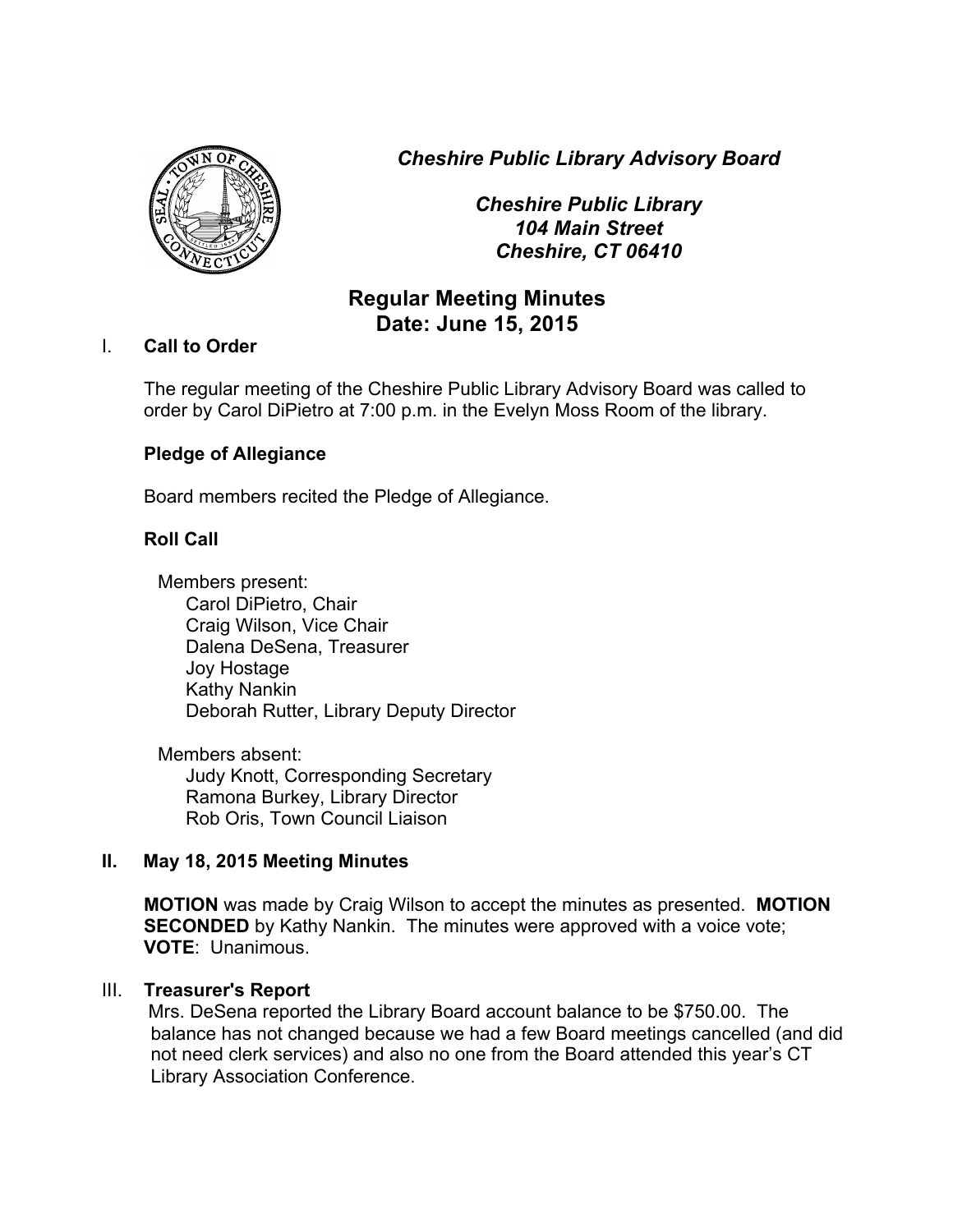#### IV. **Reports of Committees**

#### 1. School-Library Partnership

The June report from Lucas Franklin, the Head of Children's Services, was read by Mrs. DiPietro.

This month we sent out Summer Reading Handouts to each elementary school student in Cheshire (2,200 total). I will be sending print offs of the finalized copy along with stats for May for your review.

Upcoming events of note include Tween Yoga tomorrow June 16, STEM Tea Party on June 22, LEGO Brunch at the Library June 27, Night Skies Planetarium June 29, Teen Reads to Tots starting July 8. Descriptions of all of these programs can be found on the Summer Reading Handout.

#### V. **Communications**

Mrs. DiPietro received an email from Alice Darter, who resigned from the Library Board as of 5/28/2015. In the email, Mrs. Darter thanked the Board members for their support and also their dedication to the Board. Mrs. DiPietro believes William Hellyar has been appointed to fill the position.

Mrs. Hostage was pleased to report seeing the free Cheshire movies mentioned in several Hartford Courant editions in June.

Mrs. Hostage also commented that she saw a posting in the Cheshire Herald for a Library Page position. Ms. Rutter explained this was a 19 hour page position replacing an employee who retired.

#### VI. **Report of the Chair –** Carol DiPietro, Chair

- Mrs. Hostage, Mrs. Knott, Mrs. Burkey and Mrs. DiPietro all attended the Library Supporter Appreciation Reception on May 21<sup>st</sup>.
- At the Friends' Annual Meeting (May 18<sup>th</sup>), the success of the recent Book Sale was discussed. The next book sale will be held in late October and will again be coordinated by Tom and Deb Morck.
- Memorial Day Parade Members of the Library staff and Mrs. DeSena walked in the Memorial Day parade, distributing bookmarks with the library website address and the summer reading program website address on the back of the bookmark. A Cheshire resident sitting near Mrs. DiPietro commented she was pleased to see the Library participate in this year's parade, and shared: "The Library is the best thing in this Town!"
- At the Town Council meeting on Tuesday, June 9, 2015, Mrs. DiPietro made a presentation about the Library Board. Her presentation (copy filed with these minutes) addressed 1) The Library Board's duties; 2) Accomplishments of the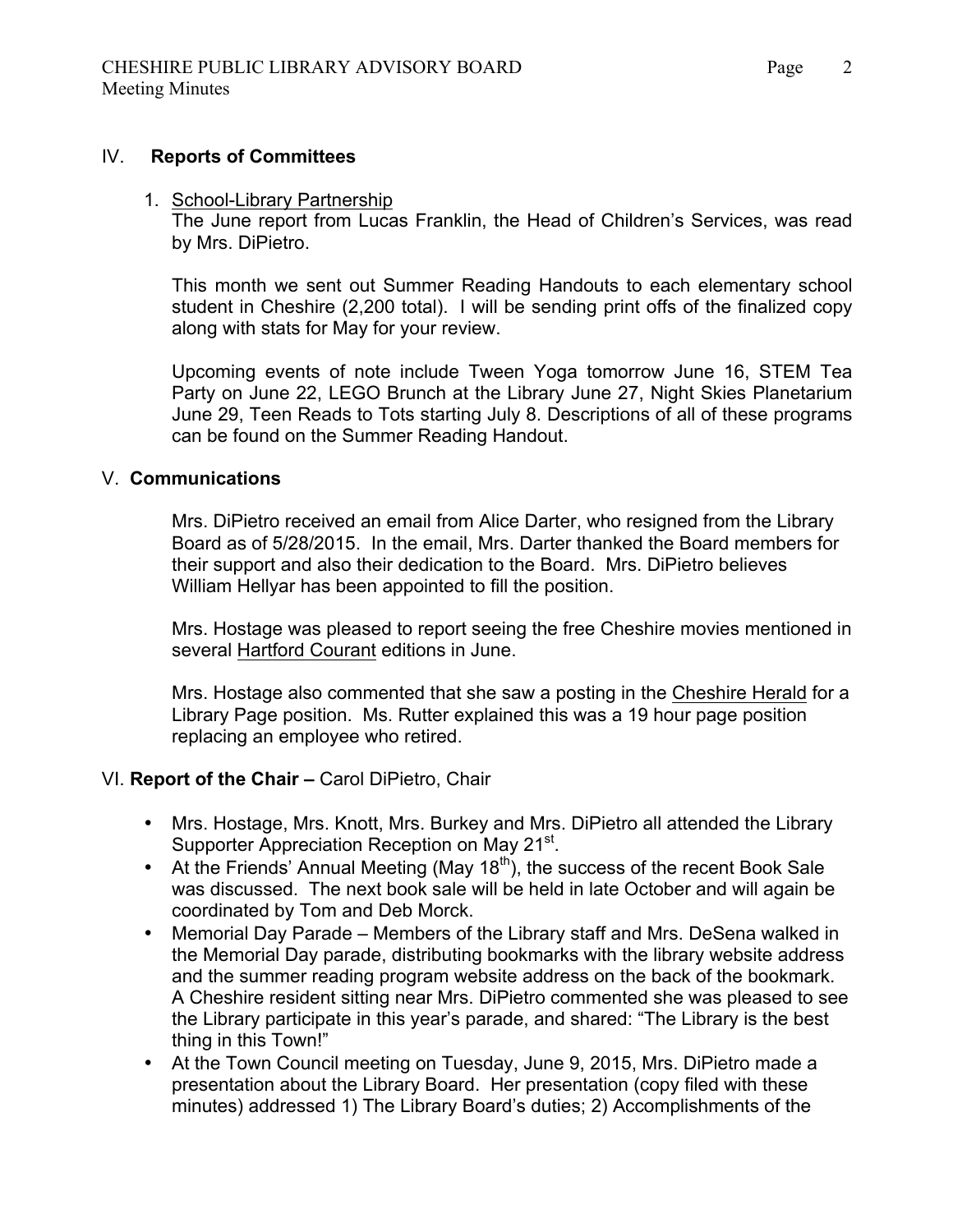Board; and 3) Goals of the Board. Mrs. Burkey distributed information about the Summer Reading program. In response to a question from Mrs. Nichols at the meeting, Mrs. DiPietro explained the different roles of the Library Advisory Board and the Friends of the Cheshire Public Library. At this meeting, the Historic District Commission also made a presentation to the Town Council.

VII. **Report of the Library Director –** Ramona Burkey was absent, so Ms. Rutter presented the Library Director's report, which was also distributed to the Board.

### **Technology**

The Town has selected Total Communications, Inc. as the vendor for the new phone system, which is to be installed this summer.

### **Programs and Services**

Our new hours began on Monday, June 1: Monday – Thursday  $9:00$  a.m. –  $8:30$  p.m. Friday – Saturday  $9:00$  a.m. – 5:00 p.m.

We will be open Saturday mornings again this summer, from July 11 – August 29, from 9:00 a.m. to 1:00 p.m.

*Ms. Rutter commented on the implementation of the new Library hours. She has not heard any complaints about the Library closing at 8:30 p.m., and stated there are several patrons waiting for the Library to open in the mornings. The change in hours appears to be a beneficial change all around.*

May circulation was 29,821 items, of which 1,600 items (5%) were digital items.

*Selected Upcoming Events (more programs, info and registration at cheshirelibrary.org),* Please see our website for a list of our 130(ish) summer programs!

## **Personnel**

We will be interviewing for the open 19-hour Page position in early July.

## **Financial**

#### **Buildings and Grounds**

You may have noticed some new plantings in front of the library over the last few weeks. Deborah Rutter, Deputy Director, along with several community members, have been working on refreshing the garden design. The Friends of the Library, the Cheshire Garden Club, and the Town Beautification Committee, we well as some anonymous donors, have pledged financial assistance towards this exciting and beautiful project, which was designed by Anupa Simpatico. The garden will be named in honor of Margaret Andersen, a long-time resident and Friend of the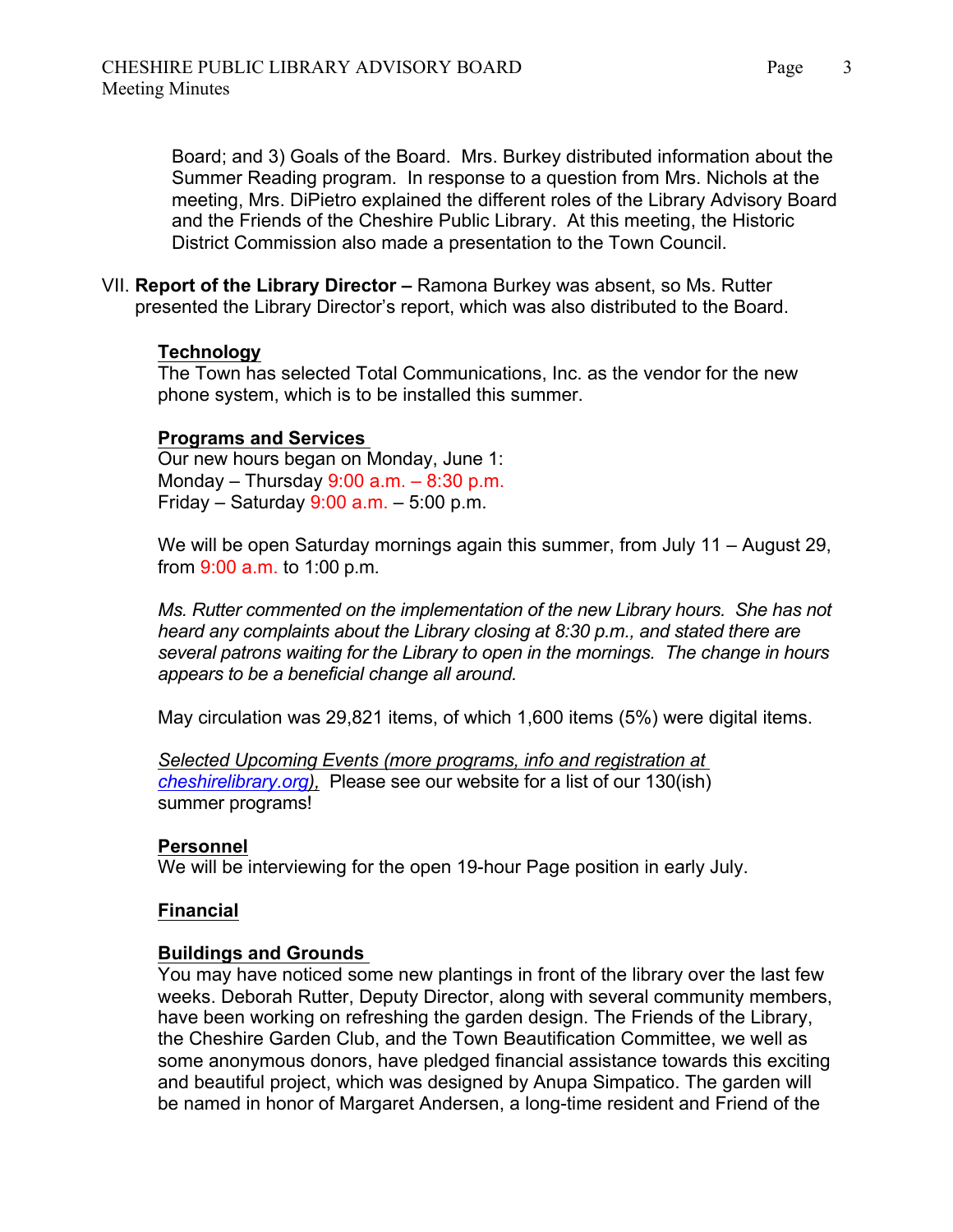Library, who was an avid and accomplished gardener. *Mrs. Hostage stated the Library always looks so attractive. Ms. Rutter explained they will be planting additional items this spring, other items in the fall, and bulbs will be planted to bloom next spring. Mrs. DeSena loves the oriental pine on the left of the Library.*

### **Policies and Planning**

A reminder that we will commence renewal of the library's Strategic Plan in the fall. Please keep your eyes and ears open for best practices and ideas for how the library can best serve Cheshire's needs.

## **Artsplace**

Our Summer Reading Program Finale Party will be held at Artsplace this year. The date for the program is Monday, August 24 in the evening; time TBA. *Ms. Rutter explained the Library will be offering programs with Arts Place. Arts Place instructors will offer art programs at the Library, allowing patrons to try out a free sample class offered on a weekend. They hope to offer sample Parks and Recreation classes also.*

### **Other**

Thanks to the generosity of the Friends of the Cheshire Public Library, two coworkers and I will be attending the American Library Association's annual conference in late June.

## VIII. **Unfinished Business**

#### **Election of Officers:**

Mrs. Nankin of the Board Nominating committee apologized for missing the May meeting. She contacted the current Officers who were all interested in serving again. She also spoke with the other Board members.

Mrs. Nankin put forth the following slate of officers for the Board:

Chair: Carol DiPietro Vice Chair: Craig Wilson Corresponding Secretary: Judy Knott Treasurer: Dalena DeSena

Mrs. Nankin asked if there were any other names to be considered for the slate. No other nominations were offered.

**MOTION** to close nominations was made by Craig Wilson and SECONDED by Joy Hostage. **VOTE** was unanimous.